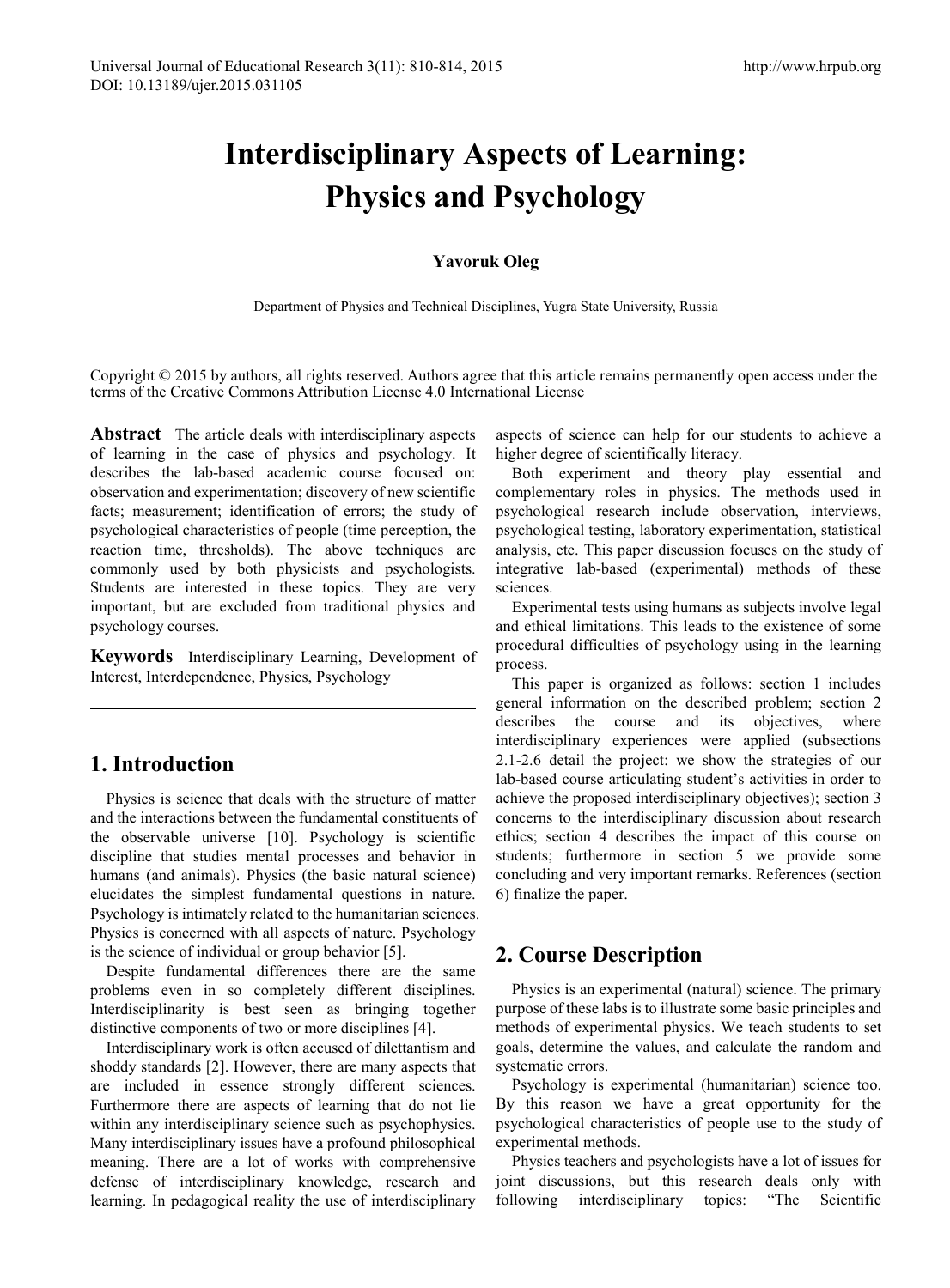Observation"; "The Study of Scientific Facts"; "The Study of Time Perception by Human"; "The Study of Reaction Time (to Light and Sound)"; "The Scarborough's Experiment", "The Difference Threshold").

These labs are intended for use in an introductory physics course at college. Every lab can be completed in 45 minutes. Lab instructions include explanations, questions and calculations that can be used by students. Calculations can be assigned as homework.

#### **The Scientific Observation**

The first lab offered to students is "The Scientific Observation". Observation is an interdisciplinary research method commonly used on the one hand by physicists, chemists, biologists, and on the other hand by psychologists, sociologists, etc. (both natural and humanitarian sciences).

This research technique involves observing objects in their natural environment (Usova, 2002). This method is often used in situations where experimental research is unrealistic. Astronomy is a completely observational science: astronomers obviously cannot do experiments on the heavens.

Observation may be used in contrast with experimentation.

The teacher presents an object or phenomenon to students. The report includes the following sections:

- 1. Time of the observation and information about the observer.
- 2. Purpose of the observation (it is formulated by a teacher or chosen by the students).
- 3. Description of the observing object.
- 4. Equipment of the observation (it may be selected by students).
- 5. Conditions of the observation.
- 6. Description of the observational procedure.
- 7. Results of the observation.
- 8. Analysis of results and conclusion from them.

The teacher explains that the plan can be used both in physics and psychology. Then the teacher can ask the following questions about the observation.

- 1. What features has an observation as a method of scientific research?
- 2. What is the difference between experimentation and observation?
- 3. What are the advantages and disadvantages of observation in physics and psychology?
- 4. What techniques may researchers utilize to collect data of the observation?
- 5. What are examples of the observation in natural and humanitarian sciences?

#### **The Study of Scientific Facts**

There is nothing in the world that cannot be known through scientific investigation. Scientific knowledge that has been confirmed repeatedly and accepted as true is a scientific fact. A fact is something that has really occurred or

is actually the case, a state of affairs. The second lab offered to students is "The Study of Scientific Facts".

We see the following features of the scientific facts that are important for both physics and psychology: 1) objectivity; 2) repeatability (and reproducibility); 3) reliability (credibility).

What should we know about the scientific fact (in natural and humanitarian sciences)? We can use this list.

- 1. Information about the researcher who discovered the scientific fact;
- 2. Purposes of the researcher who discovered the scientific fact;
- 3. Object of his study;
- 4. Researcher's equipment;
- 5. Conditions of this study;
- 6. Description of the detecting procedure;
- 7. Results of the study, formulation of the scientific fact;
- 8. Application of the scientific fact.

#### The Telepathic Abilities Research

In our lab the way to study the features of scientific facts is the experimental study of telepathy human abilities. Telepathy is the direct transference of thoughts from one person (sender) to another (receiver) without the use of ordinary communication channels.

Teacher can be a sender of the signal, and students can be receivers of the signal. The signal of the sender includes two values  $\eta = \{0, 1\}$ . The receiver gets telepathic signals  $\xi = \{0, \ldots, 1\}$ . 1} also including the same two values. I recommend 100 tests ( $N = 100$ ). After the last test the sender dictates to receivers previously sent data (η), and students complete the calculation of the results.

| Results of the Telepathic Abilities Research<br>Table 1. |  |
|----------------------------------------------------------|--|
|----------------------------------------------------------|--|

| Number of the Test                     | Result            | Result           | Result |
|----------------------------------------|-------------------|------------------|--------|
| n                                      | $\eta = \{0; 1\}$ | $\xi = \{0; 1\}$ | m      |
|                                        |                   |                  |        |
|                                        |                   |                  |        |
| .                                      | .                 | .                | .      |
| 99                                     |                   |                  |        |
| 100                                    |                   |                  |        |
| Total number of Positive Results $M =$ | 52                |                  |        |

Then students calculate the number M of identical values η and ξ (fourth column). And finally, on the basis of P=M/N students conclude about the existence of telepathic communication between the sender and the receiver (Table 1).

Students should prepare reports about the scientific fact according to the plan above. Teacher can ask the following questions:

- 1. What is a scientific fact?
- 2. What are the features of scientific facts?
- 3. What do you need to tell if you've discovered a scientific fact?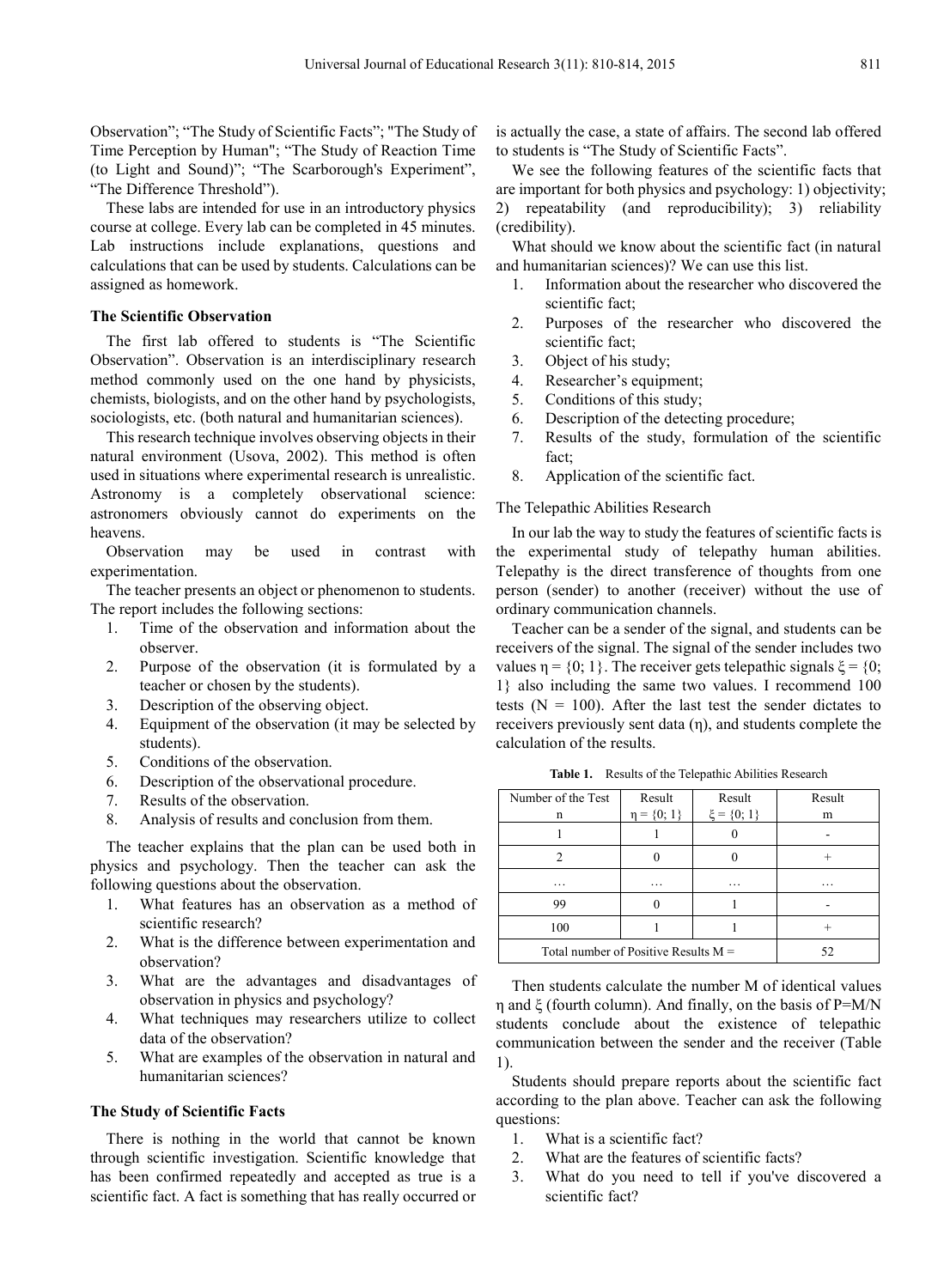- 4. What value can be determined in this lab?
- 5. What is the scientific fact you discovered in this lab?

In my experience, the results of this lab always satisfy to the null statistical hypothesis (with small fluctuations P≈0.50): the null hypothesis might be that there is no relationship between two measured phenomena (η and ξ) or transference of thoughts has no effect. Conclusion about the continuation of the telepathic abilities research we can do for P>0.95. But unfortunately it never happened in my class.

In this study students can observe fluctuations (small random deviations of a system from its average state).

### **The Study of Time Perception by Human**

The third lab offered to students is "The Study of Time Perception by Human". Time perception is a field of study within a lot of scientific disciplines: physics, astronomy, psychophysics, philosophy, psychology, etc.

We have a direct (internal) sense of time. It is due to the rhythm of the processes occurring in our body (e.g., pulse, respiration), as well as irreversible biochemical processes in the nervous system.

There are two types of time perception: tachychronia ("accelerated" time sense) and bradychronia ("decelerated" time sense). All people can be divided according to the type of time perception: underestimation and overestimation of time intervals is found in most people (Rubinstein, 2000). However, special training may significantly improve the accuracy of time estimates.

This lab is done in pairs: the experimenter and the tested person. After the measurement they exchange their roles. The task is to determine the duration of the time interval of one minute (60 seconds), relying on an internal sense of time.

Experimenter studies the measuring device (stopwatch), clarifies the rules, the scale and the instrumental error, and then asks: "Are you ready?" The tested person reports on the state of readiness. The experimenter gives the signal to start the test: "Go!" and then watches the stopwatch. The tested person according to the sense of time reports about the expiration of one minute: "Stop!" Experimenter writes the result. In total they must conduct seven such tests. After that they calculate the average time and make an evaluation of the measurement error.

The teacher can ask the following questions:

- 1. What is time?
- 2. How do we measure time?
- 3. What time units do we use?
- 4. How can we explain "an internal sense of time"?
- 5. What types of errors can be calculated in the lab?
- 6. Describe the conditions of your experiment.

#### **The Study of Reaction Time (to Light and Sound)**

Reaction time is the interval between the stimulus and the muscular response to that stimulus. Factors influencing reaction time are gender and age, psychological state, intensity of the stimuli, experience, health, etc. Reaction time is an inherent ability, but it can be improved with practice.

This lab is done in pairs too: the experimenter and the tested person (as in the previous lab). After the measurements they exchange the roles.

We may assess our reactions in the ruler drop test. Experimenter holds the top of a meter ruler. The ruler should be held upright between the hand of the tested partner and the wall. When the experimenter drops the ruler the tested person catches it as quickly as possible. As soon as the tested person sees that it has been dropped, she (or he) presses the ruler and stops its falling. Then the experimenter records how many centimeters the ruler drops before the tested person catches it. The faster the tested person reacts, the less the ruler drops before being caught.

This is a simple way to measure the human reaction time. We have to repeat it seven times and then calculate the average distance the ruler has dropped before the tested person catches it. Knowing the acceleration of gravity (9.8  $\text{m/s}^2$ ) and the distance which flew a meter ruler, we can always find time of catching, i.e. reaction time.

Reaction times are usually closer to 0.20-0.30 s for a simple visual or sound stimulus. Then students calculate the uncertainty.

This test is performed twice: to measure the reaction time to light and sound signals.

- And then the teacher can ask the following questions:
- 1. What is the sound and light?
- 2. What is the reaction?
- 3. What is the reaction time?
- 4. What factors affect the response time?
- 5. What is the human reaction time to external stimuli?
- 6. When is it necessary to know the reaction time?
- 7. What natural phenomenon is used in the lab?
- 8. How do you calculate the measurement error?

#### **The Scarborough's Experiment**

The fifth lab (The Scarborough's Experiment) illustrates the origin and behavior of accidental errors. Students should try the following experiment [7].

Experimenter takes a sheet of the paper and draws a line bisecting the space near the middle of the sheet. Then she (or he) puts it on the table or floor and takes a sharp-pointed pencil, holds it by the top between the finger tips and about 40-50 cm above the paper. After that he (or she) takes a good aim at the line on the paper and tries to hit it by dropping the pencil on it. The pencil should be dropped in this way at least 100 times, making honest efforts to hit the line. The shots will be self-recorded as dots on the paper.

The result of this experiment should be a curve drawn by the students (using as abscissas the distance from the target line to the intervals containing dots and as ordinates the number of dots in the interval). I recommend dividing the whole area of dots into 11 intervals (numbered by -5, -4, -3,  $-2, -1, 0, 1, 2, 3, 4, 5$ .

The plotted points would have followed the corresponding curve known as the Normal Probability Curve. All kinds of accidental errors follow the same law.

The following facts are true not only in physics but also in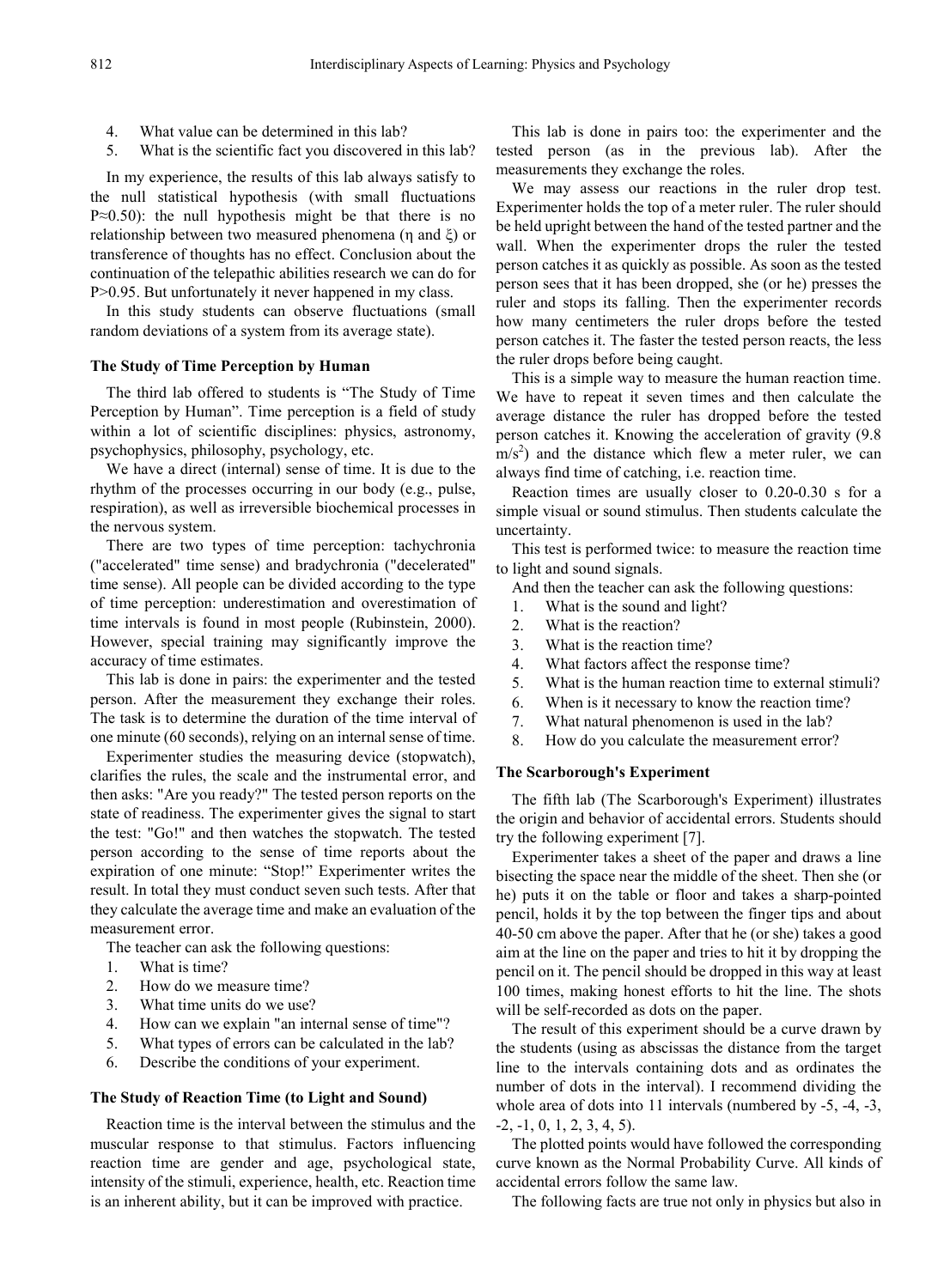psychology:

- 1. Small errors are more frequent than large ones. Probability of an error depends upon its size.
- 2. Positive and negative errors of the same size are about equal in number.
- 3. Very large accidental errors occur very rarely.

If we take enough measurements, the effect of the random error normally averages out to nearly zero. Uncertainties are inherent in all measurements and can never be completely eliminated. However, measurements are meaningless without knowledge of their associated errors. We must calculate the uncertainty in the measured quantity for every measurement [1].

Then the teacher can ask the following questions:

- 1. What illustrates this experiment?
- 2. What values did you calculate in this lab?
- 3. What properties of random errors do you know?
- 4. Why do we need the Normal Probability Curve?

Deviations of the experimental results from the theory (Gaussian distribution) are understood as fluctuations. Fluctuations which students observe in this study may be subject for special explanations of the teacher.

#### **The Difference Threshold**

The sixth lab (The Difference Threshold) allows for students to measure their difference thresholds (differential threshold, just-noticeable difference, difference limen) for the discrimination of line length [8]. Here we use a version of the Method of Constant Stimuli.

In this procedure participant divides the segment  $(I = 18$ cm) in two equal parts using own eye estimation. Of course such a division is always a very approximate: one part of the segment a few millimeters ( $\Delta I$ ) larger than the other. The test is repeated 10-15 times. Then students calculate the average value, and estimate absolute and relative errors of this quantity.

The calculated value ∆I refers to the differential threshold (just-noticeable difference). This approach allows students to calculate the Weber Constant:  $k = \Delta I/I$ , where  $\Delta I$  represents the difference threshold calculated above, and  $I = 18$  cm is the constant stimulus intensity. Using Weber's Law, one could predict the size of the observer's difference threshold for any other intensity value (length of the segment).

Then the teacher can ask the following questions:

- 1. What is the difference threshold?
- 2. Why do we need to know the difference thresholds?
- 3. What determines the difference threshold?
- 4. Where we could apply the Weber's Law?

Determination of these psychological characteristics enables the teacher to demonstrate all the features of a typical physical experiment.

# **3. Discussion about Research Ethics**

Execution of our labs raises the problem concerning

subjects who will participate in the study. It gives the opportunity to discuss with students interdisciplinary issues of research ethics. The fact is that science discoveries are neither moral nor immoral. However, researchers (people) can give them a different assessment (for instance, positive or negative).

Experimenters and tested persons in all our labs are students. All labs are executed in pairs. Although the labs do not contain any risk, some participants may be very sensitive to the detection results [3]. Students should be informed that the measured quantities are related to their psychological characteristics. By this reason, their participation in such labs is entirely unforced. Teacher also guarantees anonymity and confidentiality of the experimental results.

Here it is appropriate to consider other aspects of researcher's ethics: fraud in science, plagiarism, responsible for the results.

Then the teacher can offer to discuss the following interdisciplinary questions:

- 1. What ethical principles we should follow in our labs?
- 2. What danger is plagiarism in science and education?
- 3. Are there useful or harmless forms of deception in science, education, everyday life?
- 4. What labs would you have not advised to other students?
- 5. What labs were most useful and informative for you?

The results of the answers to the last question presented in Fig. 1. As "The most useful and informative lab" students chose "The Study of Time Perception by Human" (14 participants with a total number of students in the experimental group - 45, see next section).



**Figure 1.** What labs were most useful and informative to you?

# **4. Impact on Students' Interest**

In 2011-2012 we ran a pilot to explore how our labs affect the interest of students in learning physics. Students were asked to assess their level of interest in physics (0 or 1 or 2 points). 0 (low level) means no interest in physics, 1 (normal level) means the average interest, 2 (advanced level) shows the maximum interest. We chose a group of students roughly equal in achievements and abilities.